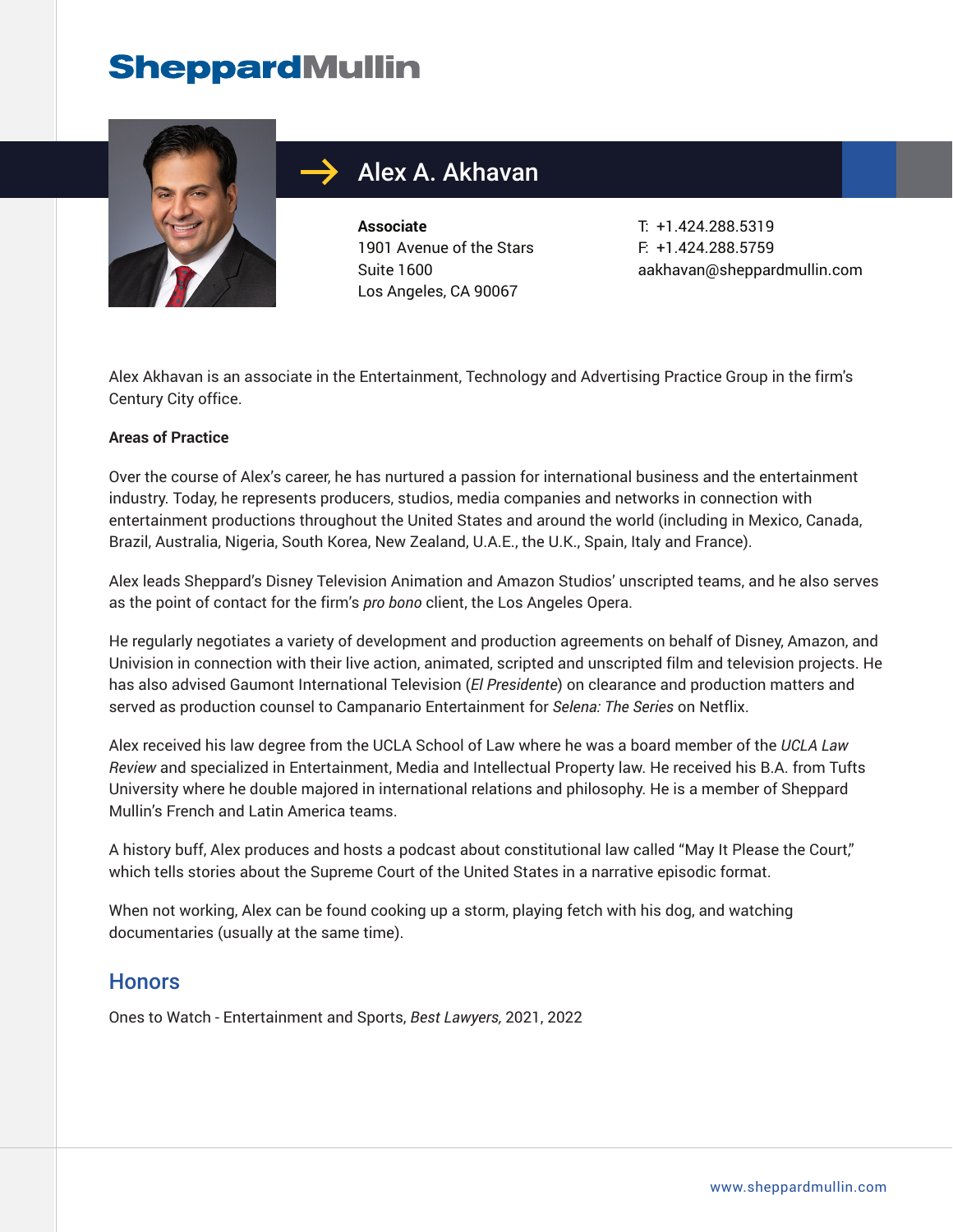#### **Experience**

Representative Matters

- Negotiated Overall Agreements on behalf of Disney Television Animation with high-level talent, including Kevin Deters, Devin Bunje and Nick Stanton, Sabrina Cotugno, Natasha Kline, Craig Gerber, Bruce Smith, and Ralph Farquhar.
- Negotiated talent agreements on behalf of Amazon Studios with Judge Judith Scheindlin (*Judy Justice*) and Jay Baruchel (*LOL: Canada*).
- Counsel to Univision in connection with various entertainment projects in development and production.
- Advised Amazon Studios in its acquisition of certain rights regarding Asghar Farhadi's film, *A Hero*, which won the Grand Prix at the Cannes Film Festival in 2021.
- Represented Disney Television Animation in negotiations relating to the development and production of *Monsters at Work*, *Big City Greens*, *Amphibia*, *The Owl House*, *The Wonderful World of Mickey Mouse*, *The Ghost and Molly McGee*, *The Proud Family: Louder and Prouder*, *Marvel's Moon Girl and Devil Dinosaur,* and many other animated projects.
- Represented Amazon Studios and IMDbTV in connection with development and production agreements for a variety of unscripted projects, including *Judy Justice*, *Shatner in Space*, *Making the Cut*, *Savage X Fenty Fashion Show*, *Luxe Listings Sydney*, *Top Class*, and *LOL: Canada*.
- Managed and negotiated all Visual Effects Agreements in connection with Amazon's production of *The Lord of the Rings*.
- Production counsel to Campanario Entertainment in connection with *Selena: The Series* on Netflix.
- Advised Amazon Studios on chain-of-title matters in connection with its recent acquisition of MGM.
- Counsel to Gaumont International Television regarding various clearance and production matters in connection with "El Presidente".
- Counsel to the Los Angeles Opera.

### Articles

#### **Entertainment Law Blog Posts**

■ "The Future of Watching Sports," April 12, 2021

### **Practices**

Entertainment, Technology and Advertising

Français

France

### **Industries**

Advertising Music